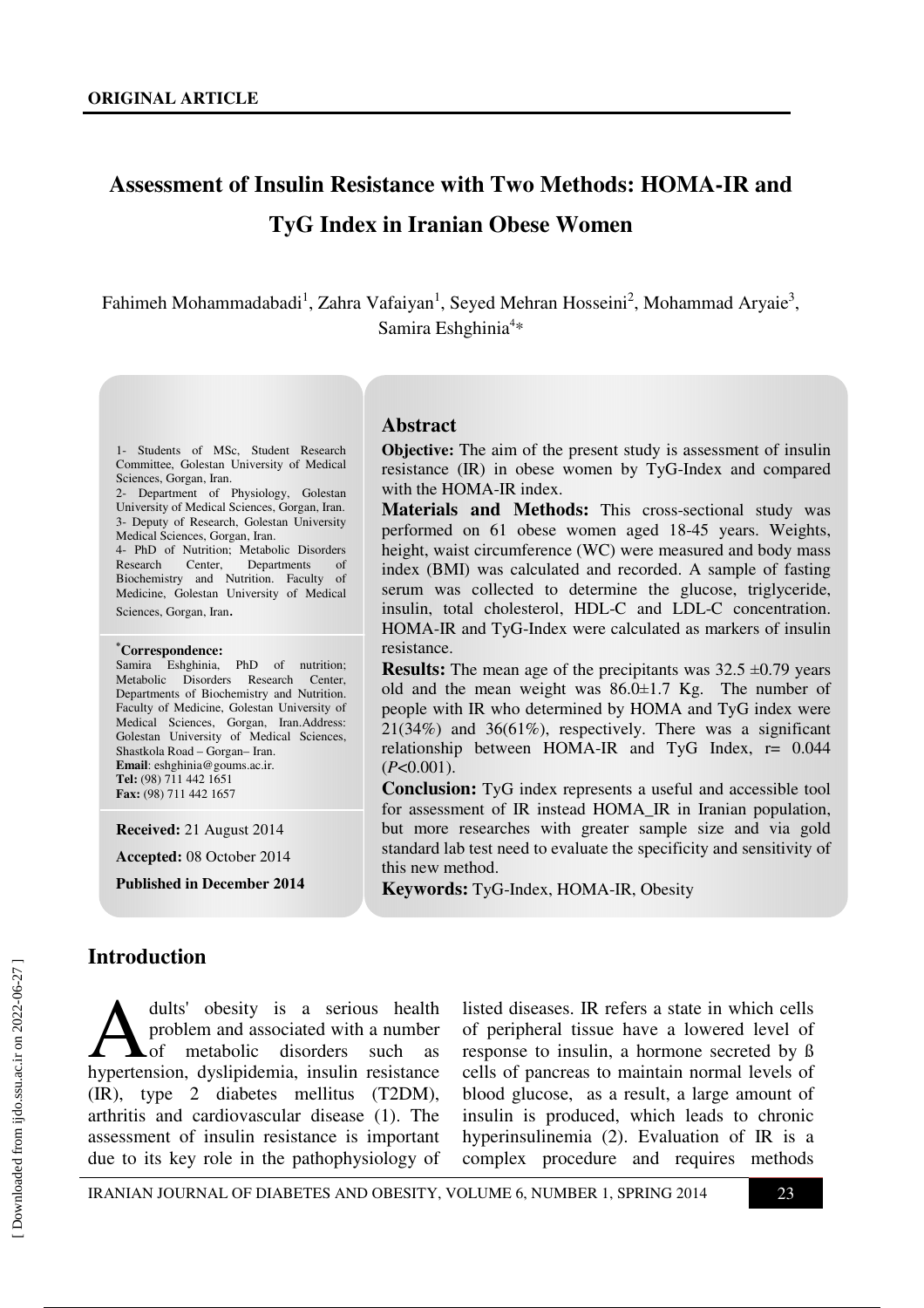which are not available in daily clinical practice, for example calculation HOMA index requires plasma insulin assessment and laboratory determination of insulin is not available and standardized in all services (3).

More recently, some researchers proposed that the product of plasma triglyceride (TG) and glucose concentration (TyG index) represents an accessible tool for assessment of IR in clinical practice. (4,5) The aim of this study is assessment of IR in obese women by two methods HOMA-IR and TyG Index.

# **Materials and Methods**

An analytic cross-sectional study carried out in a privet nutritional clinic in the Gorgan City (Golestan province in the east of Caspian Sea, Iran) from April to July 2012. A total of 61 eligible overweight or obese women were randomly selected. The inclusion criteria were women between 18–45 years old, BMI ≥25 kg/m2, blood pressure <140/90 mm Hg, no history of cardiovascular, renal or metabolic diseases, non smoker. None of the subjects had taken medication that influence lipid or glucose metabolism in last 6 months. All women had regular menstrual cycles with cycle length between 27 and 32 days.

 Pregnant and lactating women were excluded. The subjects had similar levels of physical activity: less than 3 hours walking in a week.

At the first visit, a structured checklist contained baseline socio demographics data such as age, education and occupation was completed. Participant's weight, height and blood pressure were measured.

Body weight was measured with a Seca Digital scale (Clara 803 - Germany) to the nearest 0.1 kg in the evening of fast day, without shoes, and in light clothing. Height was measured with a Secastadiometer (seca 206). BMI was assessed as the weight in kilograms divided to the square of the height in meters. Waist circumference was measured in triplicate in standing subjects at the midpoint between the lower margin of the last palpable rib and the top of the iliac crest. Blood samples were obtained from patients after 10 hours fasting and centrifuged to separate plasma and stored in freeze  $(-70^{\circ}C)$ .

Plasma total cholesterol, HDL-C, and TG concentrations were measured using enzymatic kits (Pars Azmoon Co., Tehran, Iran). LDL-C concentration was calculated using the Friedewald equation.Insulin levels assessed by solid-phase sandwich ELISA method using kits and calibrators from Monobind, Inc.

The TyG index was calculated by the following formula:

Ln [fasting triglycerides  $(mg/dl) \times$  fasting glucose (mg/dl)/2]

HOMA-IR was calculated by following formula:

[Fasting insulin (mU/ml)\_fasting glucose  $(mmol/L)/22.5$ ]

Normal distribution of data was examined by the one sample Kolmogorov-Sminnove test. Pearson and Spearmen correlation used to evaluate the association between BMI by TyG index and HOMA-IR. Linear regression was built to compute the risk factors of insulin resistance by considering their covariates.

This study was approved by the research ethics committee of the Golestan University of Medical sciences, Gorgan, Iran.

# **Results**

A total of 61 subjects aged between 18-45 years old  $(32.5\pm0.79)$  participated in this study. The main clinical features and the biochemical characteristics are shown in Table 1. The mean BMI of precipitants is 33.1±0.56. The mean of HOMA-IR and TyG index are 1.9  $\pm$ 0.21 and 4.7  $\pm$  0.02 respectively.

Based on HOMA-IR method, the prevalence of IR in our samples was  $34\%$  (n=21) and by using of TyG Index was  $61\%$  (36). There was a significant relationship between HOMA-IR and TyG Index (r=0.44) (*P*<0.001) (graph 1).

## **Discussion**

Our findings demonstrated a significant relationship between HOMA-IR and TyG Index. There are few studies about the comparison of previous and resent purposed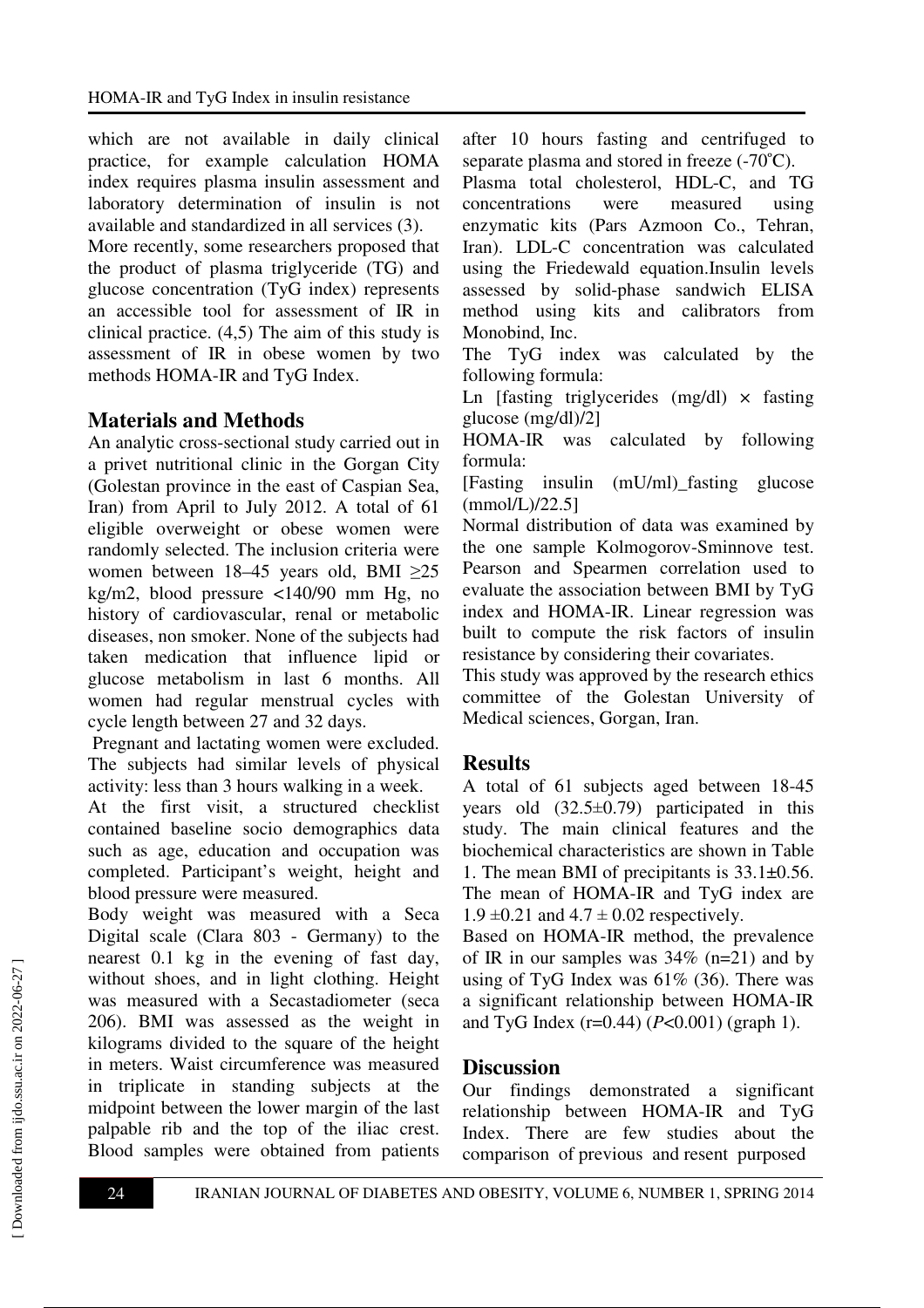| <b>Index</b>                 | $Mean \pm SE$    | <b>Minimum</b> | <b>Maximum</b> |
|------------------------------|------------------|----------------|----------------|
| Age (years)                  | $32.5 \pm 0.79$  | 21             | 45             |
| $BMI$ (kg/m2)                | $33.1 \pm 0.56$  | 25.00          | 50.00          |
| $WC$ (cm)                    | $91.1 \pm 1.0$   | 69             | 124            |
| Height(cm)                   | $161 \pm 0/87$   | 141            | 188            |
| Weight(kg)                   | $86.0 \pm 1.07$  | 62.40          | 141.40         |
| $\mathbf{Hip}$ Ratio(cm)     | $110.0 \pm 1.2$  | 81             | 142            |
| Abdominal circumference(cm)  | $91.1 \pm 1.02$  | 82             | 143            |
| Fasting glucose (mg/dL)      | $101.0 \pm 14.0$ | 75             | 159            |
| $TG$ (mg/dL)                 | $140.1 \pm 5.5$  | 75             | 329            |
| <b>Total cholesterol</b>     | $136.1 \pm 3.8$  | 96             | 230            |
| Fasting insulin $(\mu U/mL)$ | $7.7 \pm 0.84$   | 1.60           | 37.20          |
| $HDL-C^*$                    | $43.4 \pm 0.92$  | 28             | 64             |
| $LDL-C**$                    | $65.3 \pm 3.3$   | 31             | 141            |
| <b>HOMA-IR index</b>         | $1.9 \pm 0.21$   | 0.35           | 7.28           |
| <b>TyG</b> index             | $4.7 \pm 0.02$   | 4.39           | 5.32           |

**Table 1. The descriptive clinical and biochemical characteristics of subjects** 

\*HDL-C = High-Density Lipoprotein- cholesterol, \*\*LDL-C = Low-Density Lipoprotein-cholesterol

### IR assessment methods.

However, it is important that laboratory determination of plasma insulin is not yet available, standardized and cost effective in all clinical services. Furthermore, using HOMA-IR could make inaccurate results in T2DM and hyperglycemia patients (6).

The results of this study showed that the prevalence of IR with TyG Index is higher than HOMA-IR method. Therefore, the results of this study confirmed the findings of previous studies. The study on 99 Mexican populations showed that TyG index could be more suitable method for the detection of individuals with IR. Fernando et al were examined the Sensitivity and specificity of the TyG index compared to the clamp method. They found that this indicator has high sensitivity (96.5%) and specificity (85/0%) compared the clamp test (7). Another study on 163 non-diabetic postmenopausal women indicated that in a large population, the TyG index needs to be investigated further for insulin resistance assessment.

A cross-sectional study on 82 Brazilian patients showed that the TyG index has better performance than the HOMA-IR. Also there was a strong correlation between TyG index and several factors of obesity including BMI  $(r=0.47)$ , fasting insulin  $(r=0.57)$  and waist circumference(r=0.52). These correlations have been much greater than the HOMA index.

The results of some studies on diabetic patients in Brazil and healthy population in Mexico are similar to our findings. In these studies, TyG Index was more cost effective method for assessing IR(8,9).

Irace also reported, TyG-Index has more accurate association with risk factors of carotid atherosclerosis in comparison with HOMA-IR (10).

In obese individuals, central adiposity and also some disorders in lipoprotein metabolism that lead to hypertriglyceridemia may have associated with IR.

Therefore, TyG Index seems be more useful tool for assessment of IR in the obese population(7,8).

In conclusion: TyG index is correlated with adiposity, metabolic and subclinical atherosclerosis markers related to IR, and different population need to use different methods for assessment IR. According to the findings, since a larger number of people have been identified with TyG, it seems TyG index is better method for evaluating of patients with insulin resistance

In our study, increased TG levels in most patients have associated with more distinction of IR by TyG index than HOMA-IR.

On the other hand, the challenge is whether TyG index can be accurate enough in patients with hypertriglyceridemia.

However, more research on this topic needs to be done to comparison these two methods. We propose more researches with greater sample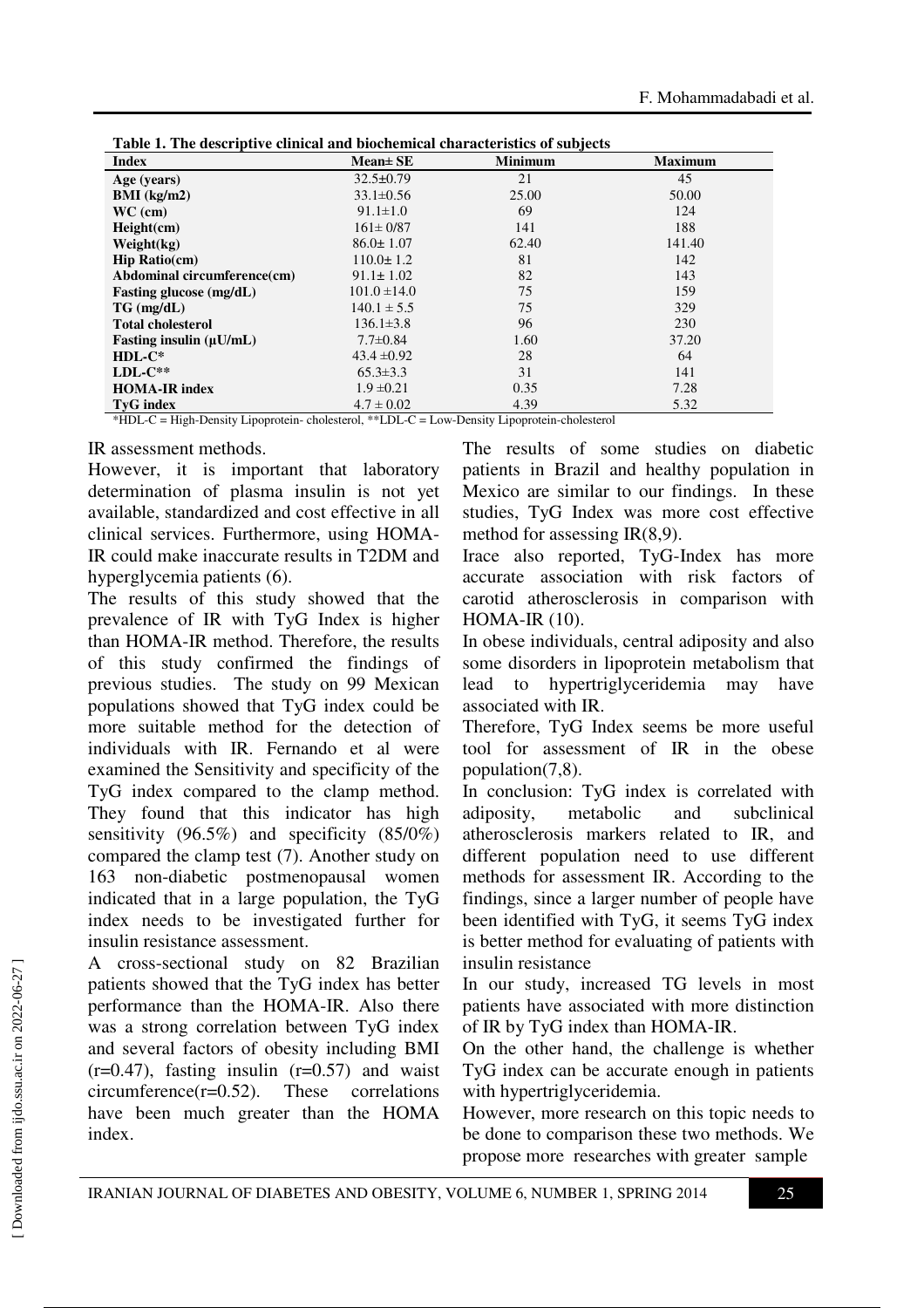

Graph 1. The correlation between HOMA-IR and TyG Index

size and using a gold standard lab test need to evaluate the specificity and sensitivity of this new method.

## **Acknowledgement**

This study was supported by Research Deputy of Golestan University of Medical Sciences.

# **References**

- 1. Bhardwaj S, Misra A, Khurana L, Gulati S, Shah P, Vikram NK. Childhood obesity in Asian Indians: a burgeoning cause of insulin resistance, diabetes and sub-clinical inflammation. Asia Pac J Clin Nutr. 2008;17(1):172-5.
- 2. Choi K, Kim Y-B. Molecular mechanism of insulin resistance in obesity and type 2

The authors would like to acknowledge "Research Deputy" for financial supports. We thank Mrs. Poursharifi, staff from biochemistry laboratory of medicine faculty, for her technical help. We appreciate the help of all the participants in this study.

diabetes. The Korean journal of internal medicine. 2010;25(2):119-29.

- 3. Wallace TM, Levy JC, Matthews DR. Use and abuse of HOMA modeling. Diabetes Care 2004;27:1487–95
- 4. Vasques ACJ, Novaes FS, Matos Souza JR, Yamanaka A, Pareja JC, Tambascia MA, et al. TyG index performs better than